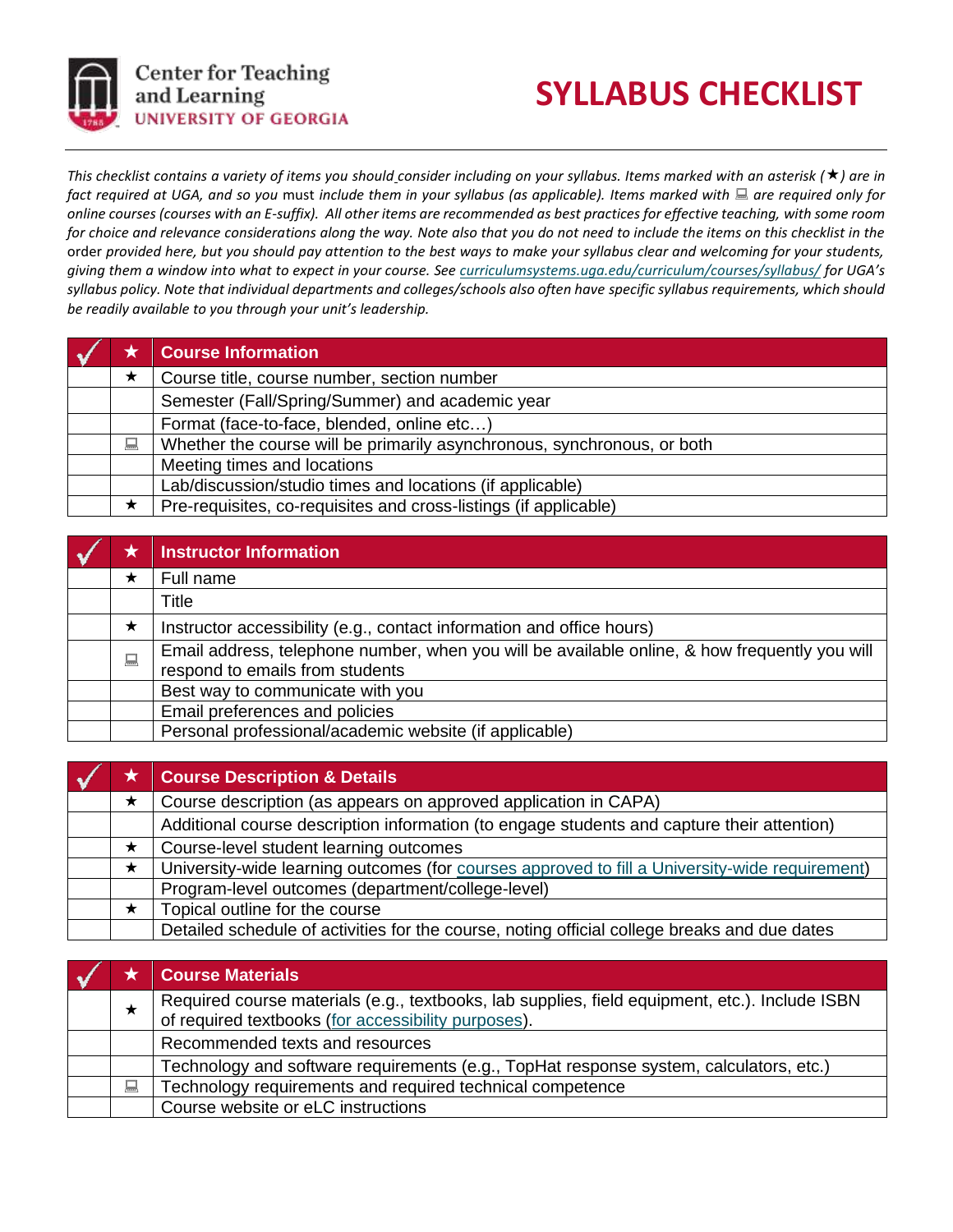| ★ | <b>Assessments &amp; Grading</b>                                                                                                                   |
|---|----------------------------------------------------------------------------------------------------------------------------------------------------|
| ★ | List of all course assignments and requirements contributing to a student's grade                                                                  |
|   | Brief description of each graded item (to help students calibrate their expectations)                                                              |
| 口 | Specification of how exams will be administered, and how students will be verified for exam<br>purposes                                            |
| ★ | Grading policy, specifying how final grades will be determined with respect to weights or<br>course points assigned to various course requirements |
|   | Overall grading scheme                                                                                                                             |
|   | Grading scale (e.g., $A = 90\%$ )                                                                                                                  |
|   | Extra credit opportunities                                                                                                                         |

| $\bigstar$ | <b>Course Statements and Policies</b>                                                                                                                                                                                                                                                                                                                                                                                                                       |
|------------|-------------------------------------------------------------------------------------------------------------------------------------------------------------------------------------------------------------------------------------------------------------------------------------------------------------------------------------------------------------------------------------------------------------------------------------------------------------|
| $\star$    | Academic Honesty - include this statement:<br>UGA Student Honor Code: "I will be academically honest in all of my academic work and will<br>not tolerate academic dishonesty of others." A Culture of Honesty, the University's policy and<br>procedures for handling cases of suspected dishonesty, can be found at www.uga.edu/ovpi. <sup>1</sup>                                                                                                         |
| $\star$    | Academic Honesty: explanation of behavior unique to your course that could be academically<br>dishonest, and your expectations related to academic honesty.                                                                                                                                                                                                                                                                                                 |
|            | Accommodations for Disabilities (e.g., If you plan to request accommodations for a disability,<br>please register with the Disability Resource Center. They can be reached by visiting Clark<br>Howell Hall, calling 706-542-8719 (voice) or 706-542-8778 (TTY), or by visiting<br>http://drc.uga.edu.) See https://drc.uga.edu/content_page/sample-access-statements for<br>additional examples.                                                           |
| $\star$    | Attendance policy                                                                                                                                                                                                                                                                                                                                                                                                                                           |
| $\star$    | Disclaimer: The course syllabus is a general plan for the course; deviations announced to the<br>class by the instructor may be necessary.                                                                                                                                                                                                                                                                                                                  |
|            | Diversity/Inclusion/Community statement(s)                                                                                                                                                                                                                                                                                                                                                                                                                  |
|            | Expectations you have for your students and/or expectations your students can have for you<br>and for each other                                                                                                                                                                                                                                                                                                                                            |
|            | FERPA Notice (e.g., The Federal Family Educational Rights and Privacy Act (FERPA) grants<br>students certain information privacy rights. See the registrar's explanation at reg.uga.edu/<br>general-information/ferpa/. FERPA allows disclosure of directory information (name,<br>address, telephone, email, date of birth, place of birth, major, activities, degrees, awards, prior<br>schools), unless requested in a written letter to the registrar.) |
|            | Links to relevant campus resources                                                                                                                                                                                                                                                                                                                                                                                                                          |
| $\star$    | Make-up procedures for exams and assignments                                                                                                                                                                                                                                                                                                                                                                                                                |
|            | Participation policy                                                                                                                                                                                                                                                                                                                                                                                                                                        |
| 口          | Participation Policy stating whether the course will be asynchronous, synchronous, or a<br>combination + specific online participation requirements + weight of participation in final grade.                                                                                                                                                                                                                                                               |
|            | Teaching philosophy or teaching approach                                                                                                                                                                                                                                                                                                                                                                                                                    |
|            | Tips for success in the course                                                                                                                                                                                                                                                                                                                                                                                                                              |
|            | Use of Technology in class                                                                                                                                                                                                                                                                                                                                                                                                                                  |
| $\star$    | Wellness - include the statement provided on page 3 of this document                                                                                                                                                                                                                                                                                                                                                                                        |

<sup>&</sup>lt;sup>1</sup> The School of Law, the College of Veterinary Medicine, and the College of Pharmacy may instead reference their own academic honesty policies.